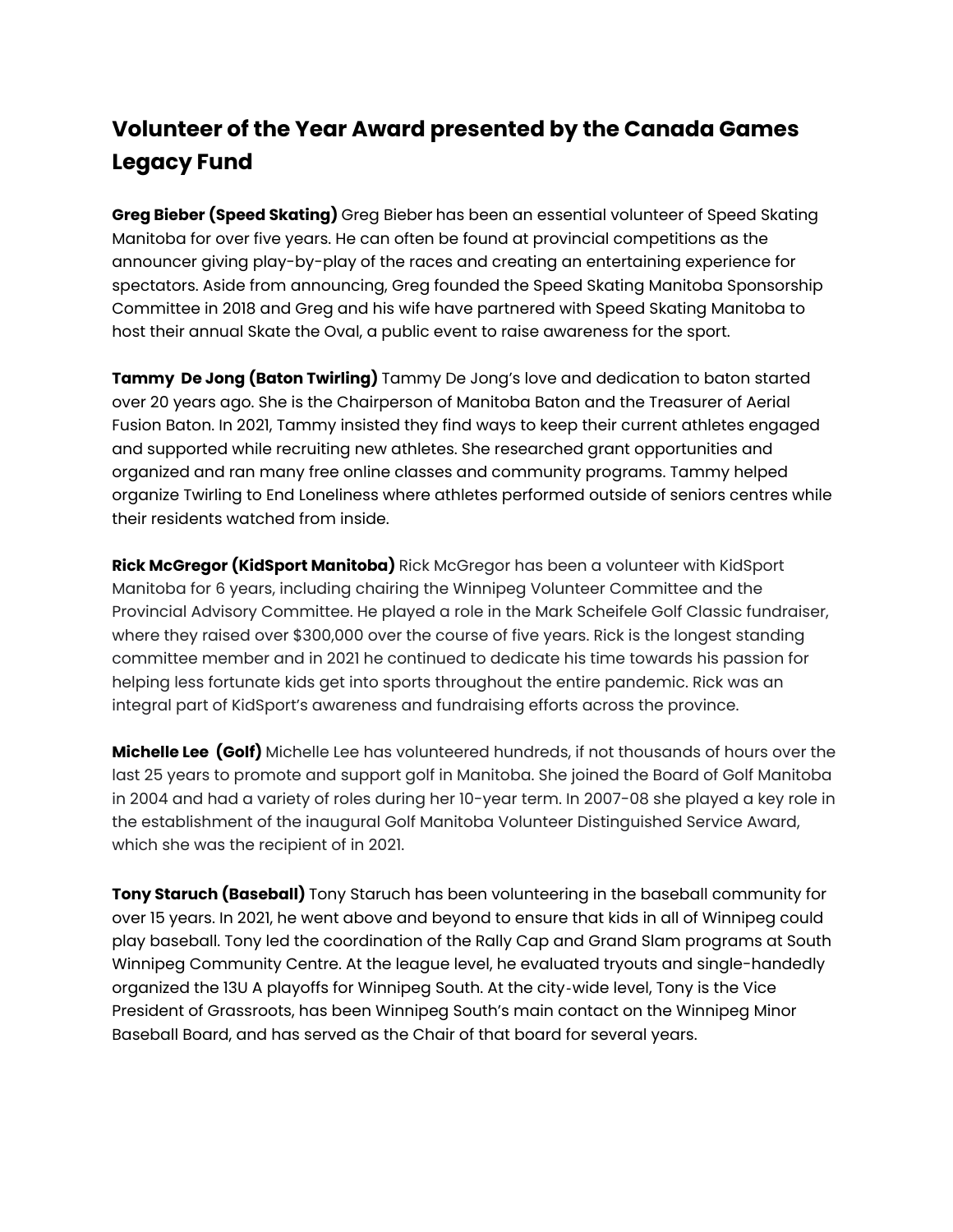# **Manitoba's Credit Unions Official of the Year Award**

**Amy Martin (Hockey)** Amy Martin has been officiating hockey for 14 years, is a Level 5 official, and the first-ever female referee in Manitoba Junior Hockey League history. Amy currently officiates U Sports women's hockey, the Capital Region Junior Hockey League, the Manitoba Female U18 AAA Hockey League, and the Manitoba Male U18 AAA Hockey League. In 2021, Amy received her IIHF License Tier B and was selected to work the IIHF Women's U18 World Championship. Amy supports Hockey Manitoba's Mentorship Programs by instructing courses and mentoring up-and-coming officials.

**Richard Mason (Weightlifting)** Richard Mason has been officiating for 15 years and has achieved the highest possible level in weightlifting. He is involved on the Weightlifting Canada Board as the Vice President Administration and Technical Officials Chair, International Category, and he also works with the International Weightlifting Federation. In 2021, Richard was selected to officiate at the Summer Olympic Games in Tokyo. Richard helps the sport evolve in Manitoba by conducting workshops to train future officials and volunteers at the provincial level.

**Brenda Treleaven (Curling)** Brenda Treleaven has been umpiring curling events for Curl Manitoba and Curling Canada for nine years. She is a Level 3 umpire, provides training to timers for provincial events, mentors less experienced officials, and volunteers during the Manitoba Open. In 2021, she was the Head Umpire at the Manitoba Mixed Curling Championship and the Manitoba Scotties Tournament of Hearts Curling Championship. She was also a Game Umpire at the Provincial Junior Qualifier and the Everest Canadian Curling Club Championship.

# **Manitoba Dental Association Junior Athlete of the Year Award**

**Kaitlynn Anderson (Lacrosse)** Kaitlynn Anderson played on her first women's lacrosse team in 2019, and she is an advocate for getting people involved and learning the culture of lacrosse in Canada. Kaitlynn has been a true leader in helping develop female lacrosse in the province, and was named to the first female Team Manitoba lacrosse team to head to the Canada Summer Games in 2022. Kaitlynn is committed to play lacrosse at UMass Lowell in Fall 2022.

**Braxton Kuntz (Golf)** Braxton Kuntz won the Men's Junior and Men's Amateur Provincial Championships in 2021. With the amateur win, Braxton set a new scoring record in relation to par with an impressive 16-under par total. He became only the fourth golfer in Manitoba history to win both championships in the same year. Braxton was selected to participate in Golf Canada's Junior NextGen series and was also named the 2021 Male Amateur Golfer of the Year by Golf Manitoba.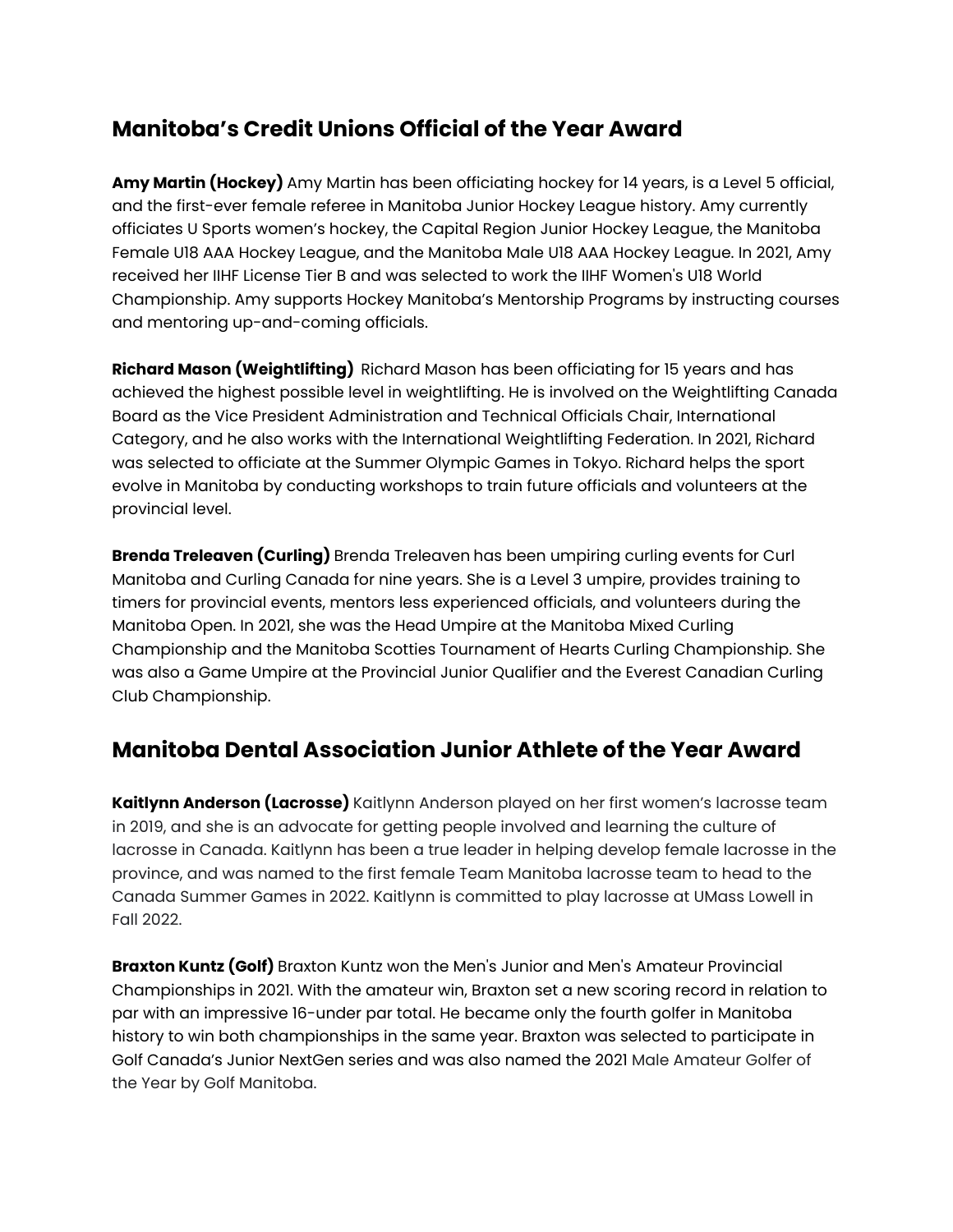**Leah Miller (Rowing)** Leah Miller achieved a personal best of 3rd place in the Junior Women's Category at the 2021 National Rowing Championship. She placed 13th overall for women and also won the Final C with open water and a six-second gap to second place. At a 5k race in Saskatoon, Leah won the Junior Women's Single, the Open Women's Quad, and was awarded the "Top Overall Women's Crew" of the Regatta. Leah was also named to CanAmMex, the Rowing Canada Junior Development team.

**Tyler Smith (Baseball)** Tyler Smith made his presence known in his rookie year with the Elmwood Giants, his mentality was infectious on the rest of the team and it only made them stronger and more confident as the season progressed. With a dominant presence on the mound, Tyler quickly earned the respect of his teammates and opponents through his work ethic and dedication. In the 2021 playoffs, he threw two complete games with an ERA of 0.00. His ability to set his team up for offense was a major factor to winning the 2021 Manitoba Junior Baseball League Championship. Tyler is currently attending Williston State College in North Dakota.

**Mia West (Swimming)** Mia West won an impressive 7 gold and 1 silver medal in 2021 at the Prairie Winter International, 3 gold and 1 bronze at the Danish Championships, and 3 silvers and 2 bronze at the Ontario Junior International. Mia pulverized her best times and set eight new 15-17 provincial records and 4 new senior provincial records in 2021 at only 15 years old. For the first time, Mia was identified by Swimming Canada to receive a Development Card.

# **Travel Manitoba Open Athlete of the Year Award**

**Kerri Einarson (Curling)** Kerri Einarson is a back-to-back Scotties Champion and 2021 First Team All-Star for the tournament. Playing with Team Einarson, she also won the Players' Championship, was a semifinalist at the Champions Cup, placed 4th at the Tim Hortons Curling Trials, and 6th at the World Women's Curling Championship which qualified Canada for the 2022 Beijing Olympics. 2021 was also Kerri's first time playing mixed doubles. Her team won the Canadian Mixed Doubles and placed 4th at World Mixed Doubles which also qualified Canada in this discipline for the Beijing Olympics.

**Leah Kirchmann (Cycling)** Leah Kirchmann races for the Canadian National Cycling Team, and she represented the country at both the Rio 2016 and the Tokyo 2020 Olympic Summer Games. She finished with a season best 12th place finish in the individual time trial, and 36th place in the Road Race at the 2020 Games.

**Shae La Roche (Water Polo)** Shae La Roche was part of Canada's fourth-place finish at the FINA World League Super Final, scoring seven goals at the team's first competition in more than 18 months in 2021. In her Olympic debut at the 2020 Tokyo Games, Shae tied for second on the team with 10 goals as Canada finished in 7th place. Her combined 17 goals ranked her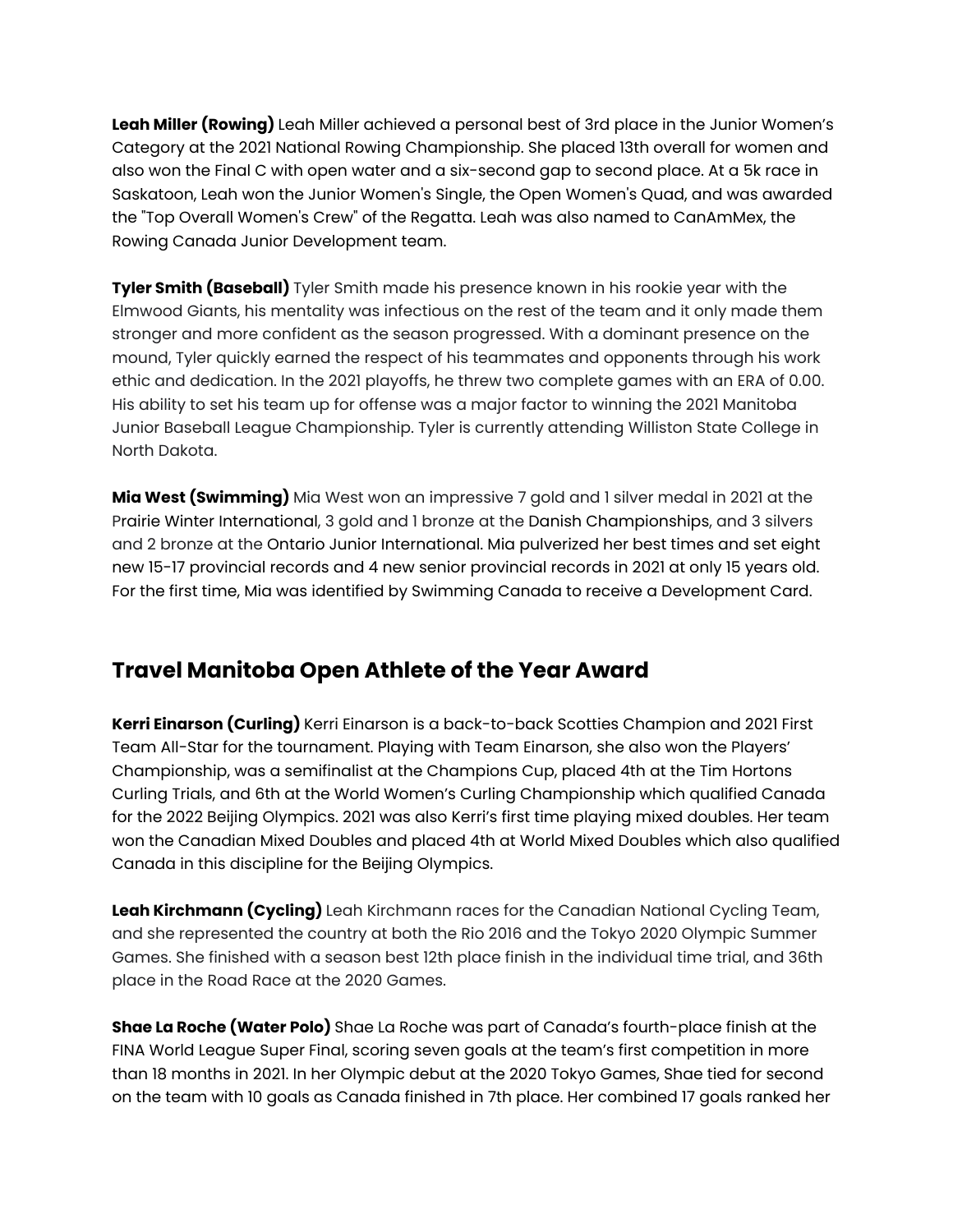3rd in goals for Team Canada. Shae was also the team's leader in defensive actions with most steals and blocks combined over the summer.

**Desiree Scott (Soccer)** Desiree Scott has been part of the Canadian women's soccer team for years and has over 170 appearances with them. With two Olympic bronze medals, she had her eyes set on gold at the 2020 Tokyo Olympic Games. After battling to a 1-0 semi-final victory, Desiree and her team took Sweden into overtime in the nail biting final game and won on penalty kicks. This is the first Olympic gold medal for the Canadian women's soccer team and for Desiree Scott.

**Austin Taylor (Archery)** Austin Taylor made his mark in the archery world in 2021 with five 1st place and one 3rd place competition finishes, earning himself the number one ranked All-American in 2021. Currently attending Lindsey Wilson College in Kentucky, Austin travels frequently across the border. Over the past year, the pandemic impacted the ability to travel to the various widespread competitions as well as making it home to Canada. Austin acts as an ambassador to the sport in Manitoba and abroad.

**Emily Tuttosi (Rugby)** Emily Tuttosi started playing youth rugby in Souris, and in 2021 she made her fifth appearance for the Canadian Senior Women's 15s where she started all matches in the 2020-2021 season. Dedicating 20-22 hours per week to the team Emily has earned leadership in her squad and acts as their game leader group. She was named the Coach's Player of the Season as well as the Player's Player of the Season for her dedication to the game in 2021.

**Kelsey Wog (Swimming)** Kelsey Wog swam her way onto the 2020 Tokyo Olympic swimming team, a team that is difficult to make due to the caliber of the Olympic hopefuls across the country. Kelsey set a provincial record in the 200M IM at the Olympic swimming trials where she won two gold and one silver medal, solidifying her spot on the team. She then competed at the 2020 Olympic Games finishing in 16th place in the 200m breaststroke, and 23rd place in the 100m breaststroke.

# **Calm Air Junior Team of the Year Award**

**Elmood Giants (Baseball)** The Elmwood Giants are four-time Manitoba Junior Baseball League Provincial Champions, winning four consecutive championships. In 2021, the Giants continued to pursue the hard work required to defend the MJBL title and ended the season with a 19-1-1 record. The team overcame an extra inning game to remain undefeated in playoffs and capture the 2021 MJBL championship. The Giants have unfortunately not been able to travel to the Canadian Championships due to COVID-19.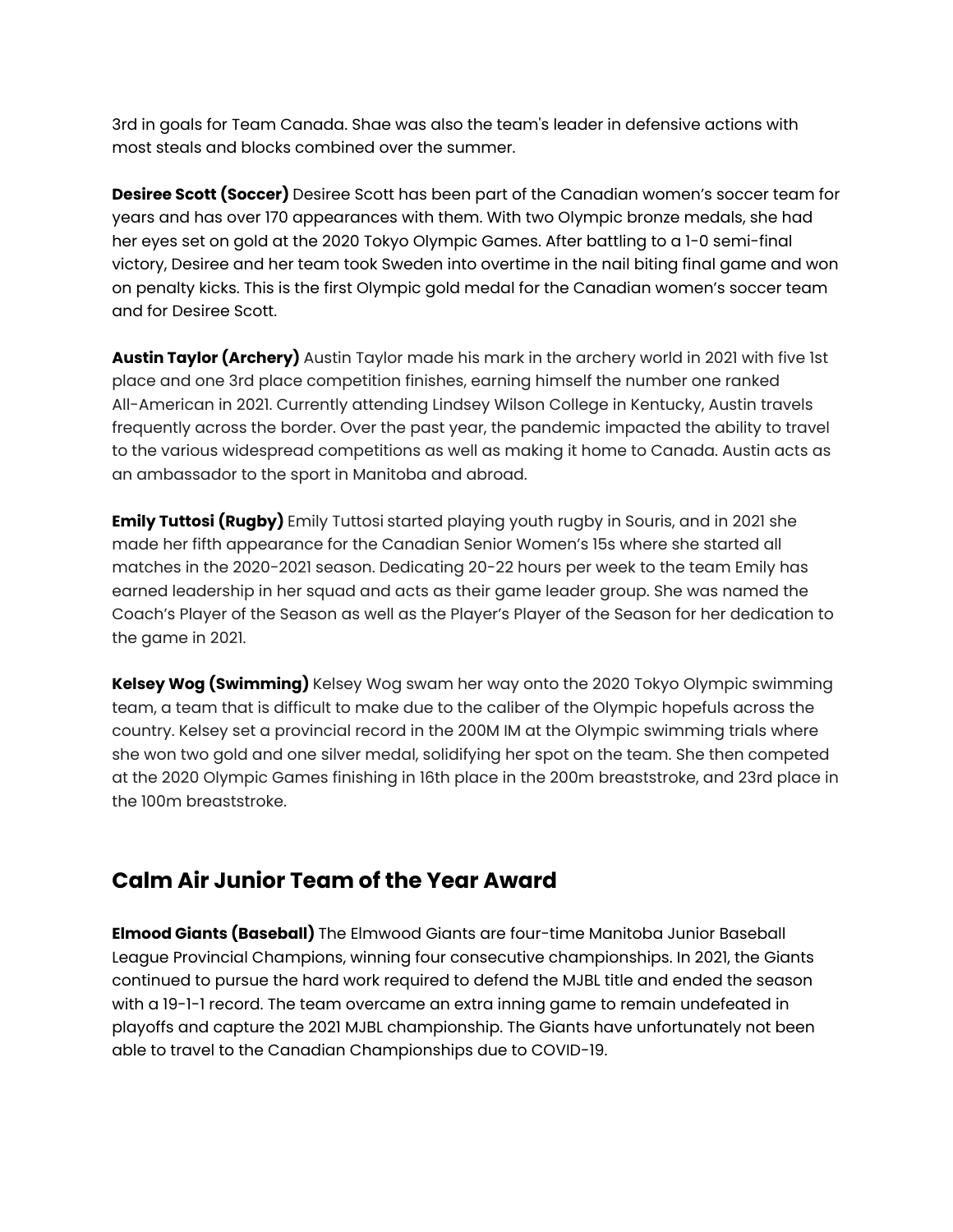**Westgate Wings (Volleyball)** The Westgate Mennonite Collegiate Wings are Manitoba High Schools Athletic Association AAAA varsity boys volleyball champions. The last time the Wings volleyball team was crowned the provincial champion was 43 years ago. The team finished the season with an undefeated record in league and tournament play, going 31-0. The team has a small roster of only 9 players, many of which earned awards throughout the season.

**Winnipeg ICE (Hockey)** The Winnipeg ICE are currently in first place in the Western Hockey League and have been ranked #1 in the Canadian Hockey League for eight weeks running. This Fall, their record was 26-5-2. In the Spring of 2021, they went 18-5-1 in the Western Hockey League East Division bubble. Teammates Carson Lambos and Gage Alexander were selected in the 2021 National Hockey League Entry Draft. Carson Lambos also represented Canada at the IIHF World Junior Hockey Championship and Maximilian Streule represented Switzerland.

# **Manitoba Hydro Open Team of the Year Award**

**Team Einarson - Kerri Einarson, Val Sweeting, Shannon Birchard, Briane Meilleur (Curling)** Team Einarson returned to the Scotties Tournament of Hearts in 2021 as Team Canada and won their second consecutive Scotties gold. They are the first to claim back-to-back titles at the Scotties Tournament of Hearts since 2013 and 2014. Team Einarson also made it to the semi-finals of the 2021 Champions Cup where they lost, but won the 2021 Players' Championship a week later. At the 2021 World Women's Curling Championship, Team Einarson secured a berth for Canada at the 2022 Olympics.

### **Winnipeg Blue Bombers (Football)**

The Winnipeg Blue Bombers are back-to-back Grey Cup Champions. Bombers offence ranked highest in the Canadian Football League in points, touchdowns, passing efficiency and average gain per pass. Bombers defense allowed only 15 offensive touchdowns in 14 games, forced a league-high 38 turnovers, and allowed just 13.4 points per game, the lowest total in 51 years, which lands them in the top 10 defences of all time. The Bombers went 11-3 in the regular season which is the club's best winning percentage in 59 seasons.

### **Calm Air Peter Dick Award - School Systems**

**Kathleen Muirhead (Rugby)** Kat Muirhead has been coaching for 22 years. After accepting a teaching position in the Minnedosa area, she was involved in the development of women's high school rugby in the Westman area. Kathleen's programs have produced many outstanding female players who have been named 'Junior Player of the Year' and some have gone to university programs where they have secured starting positions. This success reflects the quality of program she has developed and the quality of people exiting her program.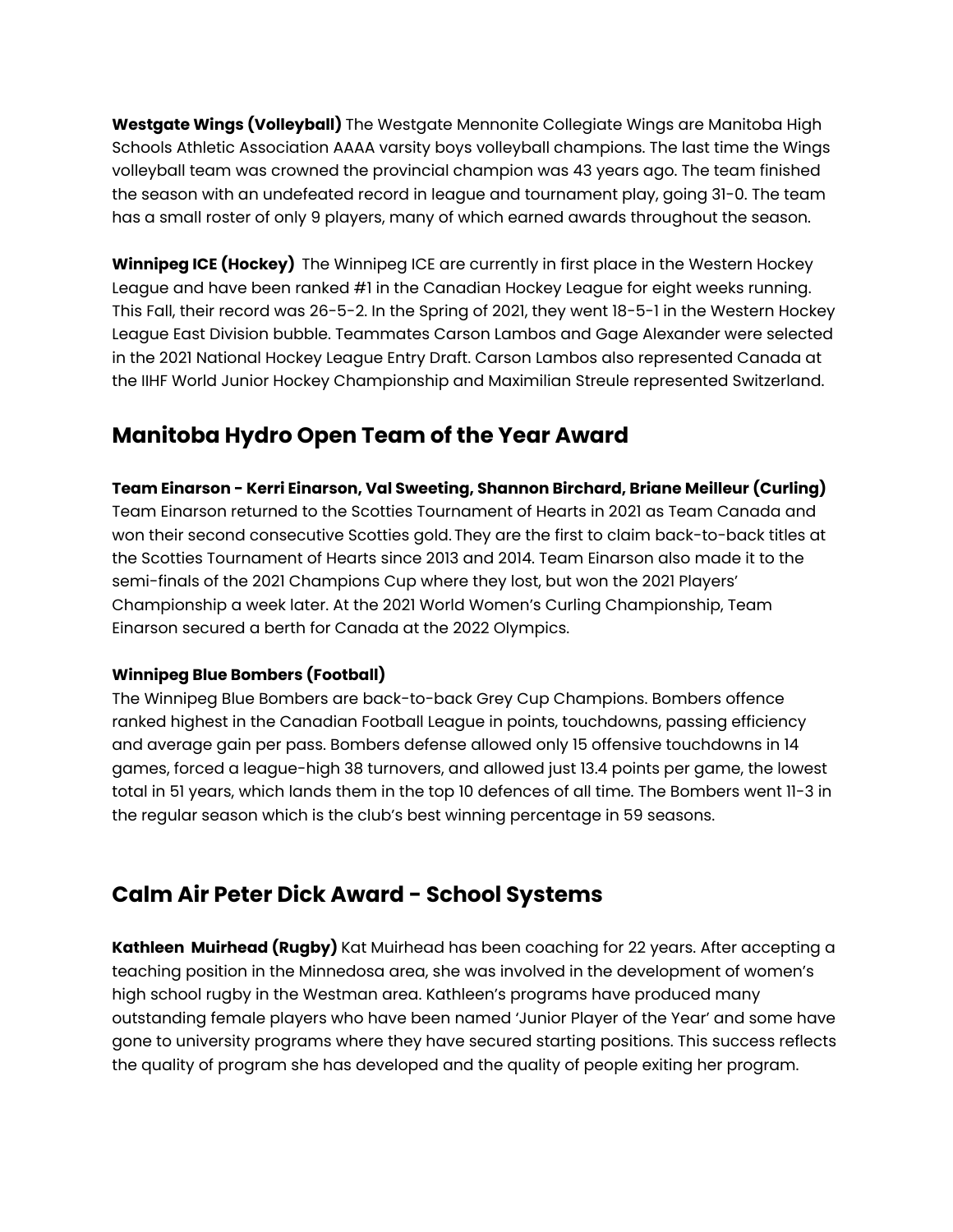**Sarah King (Soccer + Volleyball)** Sarah King has been coaching soccer and volleyball for 10 years. She spends time with youth in her community playing soccer before school begins each day and at lunch. Sarah encourages her student-athletes to 'do it daily for life', to be lifelong movers, and follow a healthy lifestyle. When coaching, Sarah focuses on the fundamentals with her athletes. She encourages all her athletes to follow the seven teachings with a focus on honesty and respect.

**Parke Trann (Multi-sport)** Parke Trann has been coaching a variety of sports in Grand Rapids for over three decades. Coach Parke offers his student-athletes a safe environment both before school, at lunch, and after school. He has and continues to inspire First Nations youth by offering them a positive, safe space where they can learn about training the body, mind, and spirit.

**Tom Walls (Football)** Tom Walls has been coaching football for 28 years and in that time has started two regional programs: the Sunrise Coyotes Football Club and the Springfield Collegiate Institute Sabres High School Program. Tom knows that football is a unique sport where there is a legitimate place for each type of player and he fits each player to the position for them to have the most success, building confidence and joy in the sport every step of the way.

**Brian Yon (Rugby)** Brian Yon has been coaching rugby for many years. He is currently coaching the Brandon University women's team as well as the Souris Youth and Souris Sabres High School Rugby Club. Brian's contribution to the Souris Sabres is a combination of immense passion for the sport of rugby backed by countless hours of coaching, connecting, and thinking of new ways to push the program and the athletes forward.

# **Travel Manitoba Vince Leah Memorial Award - Fundamentals**

**Jared Boville (Football)** Jared Boville coaches in many capacities including coaching the Interlake Thunder Football Team. Jared constantly encourages youth to participate and embraces players of all sizes, skills levels, and abilities as he knows there is a position and place where everyone can contribute, excel, and feel included as part of the team. He invests in all his athletes and capitalizes on what they do great all while putting them in a position to succeed as individuals and as a team.

**Fiona Dunn (Rugby)** Fiona Dunn has been coaching rugby for four years. Fiona currently coaches Girl's Rugby which is a program designed specifically to meet the needs of young girls in rugby. She has created a safe environment with her girls-only program, constantly encouraging character building and team bonding. Fiona is a model of World Rugby's core values on and off the pitch, sets the bar high for her players, and encourages and supports them to excel.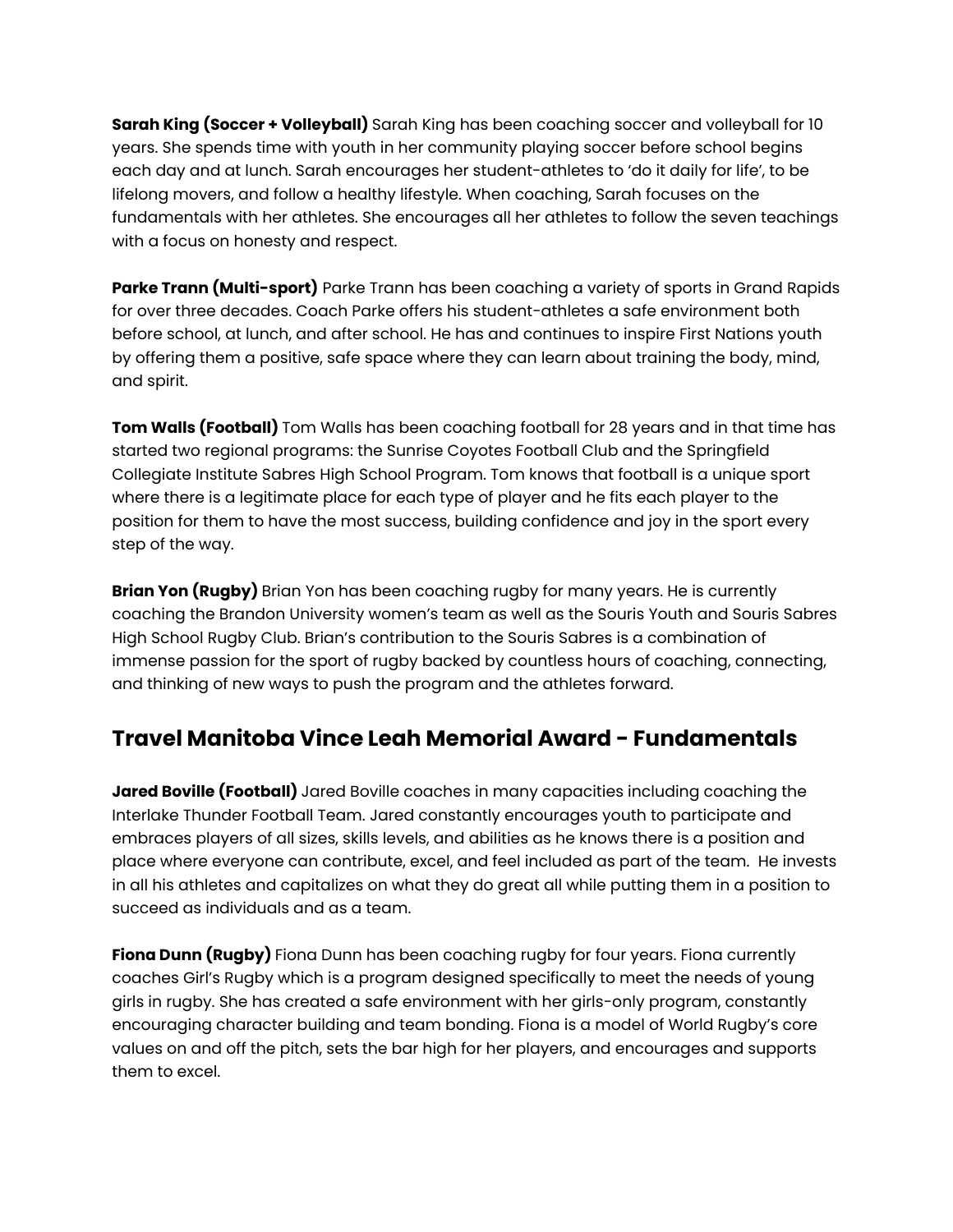**Yonatan Orlov (Baton Twirling)** Yonatan has been coaching baton twirling for six years and he always makes sure to include the fun in fundamentals. He accepts athletes at the stage they are in, helps them with their long-term goals, and creates a pathway of progression to help them achieve them. Yonatan is always willing to teach at grassroots outreach events in various communities as his ultimate goal is to increase participation in baton twirling in Manitoba.

**Mike Sosiak (Football)** Mike Sosiak has been coaching the Fort Garry Lions Football Club for over five years. He has shown a commitment to the players and the sport of football for over 10 years and has consistently focused on player safety and long-term player development. He does this by ensuring all coaches in the Fort Garry League are trained and qualified to serve as minor football coaches.

# **Konica Minolta Dr. Jack Hunt Award - Learn to Train**

**Jeff Bouchard (Baseball)** Jeff Bouchard coaches the 18UAAA Winnipeg South team. Jeff has a quiet demeanor, while still being able to lead a team effectively. He notably involves and mentors his young assistant coaches, which is a huge benefit to the Winnipeg South organization. Jeff was awarded the 2021 Baseball Manitoba High Performance Coach of the Year.

**Samantha Buchanan (Ringette)** Sam Buchanan has been coaching U14 Ringette for one year and has coached for 10 years total. She makes use of one-on-one time at practices, works with athletes to improve any specific skills they want to achieve, and creates a hard-working team-focused environment. Sam shows dedication to the teams she works with and is a true ambassador of the sport.

**Reece Cretton (Hockey)** Reece Cretton has been coaching hockey for over 15 years. In his current role as head coach of the U13 St. James Canadians, Reece adapted to the pandemic restrictions and offered virtual opportunities to his athletes. The virtual sessions focused on physical training, game strategy, mental health, and gender equity in hockey. His commitment to the team has shown athletes that you work as a team both on and off the ice no matter what challenges you are facing.

**Bonnie Loewen (Volleyball)** Bonnie has dedicated a large portion of her life to the sport of volleyball. She was instrumental in bringing the idea of club volleyball to Providence which eventually led to the creation of the Junior Pilots volleyball program. She is passionate in the development of every athlete she coaches and has coached and developed many athletes who go on to college or university.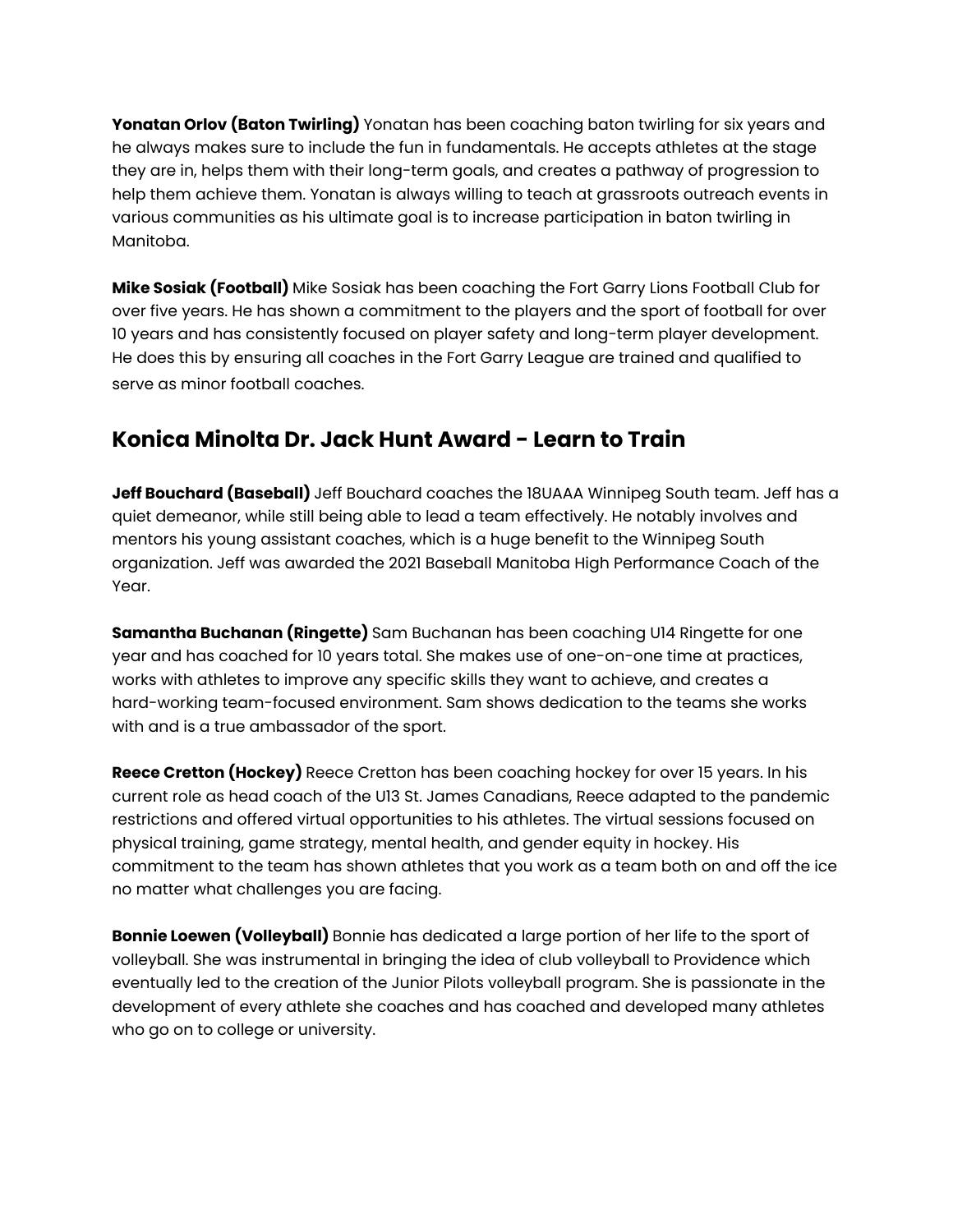**Sandra Page (Canoe-Kayak)** Sandra Page has been coaching canoe and kayak since September 2020. She has facilitated youth competitive programs, goal setting, and testing. Sandra's best quality is the care and compassion she has for her athletes.

**Pam Parker (Figure Skating)** Pam Parker has been coaching figure skating in the Pembina Valley region for over 28 years. She is a dedicated coach who leads her skaters with support, encouragement, and positive leadership. Pam has helped skaters compete at the local, provincial and national level with her dedication and guidance.

**Adam Porte (Rugby)** Adam Porte established the Pembina Valley Rugby Club after he brought rugby into communities in southern Manitoba where there was previously no community-based rugby. In 2021, his efforts brought new programs into the communities of Winkler, Morden, Plum Coulee, and Kleefeld.

**Sacha Skirzyk (Canoe, Kayak, Dragonboat)** Sacha Skirzyk has been coaching canoe, kayak, and dragon boat for two years. He has held clinics for youth and adults and promotes new skills, balance, technique and endurance. Sacha has actively engaged new athletes in the sport and has taught them the basics of kayaking.

**Leisha Strachan (Baton Twirling)** Leisha Strachan has over 30 years of coaching experience in baton twirling. She coaches from the recreation to world stage level, facilitates clinics and courses, and helped develop a Badge Program that is used across Canada for Baton Twirling Clubs. Leisha fosters an inclusive environment for all her athletes by creating a safe place where they can grow and excel. She is a big supporter for social and emotional development and is known for her respectfulness and empathy towards others.

**Kelly Wiens (Baseball)** In 2021, Kelly Wiens coached the 13U AAA Carillon Sultans and the 13U A Kleefeld baseball team. Kelly's coaching style is described as beneficial for all players, as he provides a solid learning environment in a relaxed atmosphere. His positive attitude and tremendous sense of humour is known to keep everyone's spirits up even through times of adversity. Kelly was awarded the 2021 Manitoba Baseball Grassroots Coach of the Year.

# **Manitoba Hydro Janet Arnott Memorial Award - Train to Train**

**Juan Campuzano (Diving)** Juan Campuzano previously coached in Cali, Colombia for 10 years before coming to Winnipeg, Manitoba, coaching for 5 years thus far. Since arriving in Winnipeg, Juan has mentored and supported many club coaches at Revolution Diving. He brings with him the ability to teach developing coaches a large diversity of creative drills and exercises for the development of young divers on the high-performance pathway. Divers who have trained under Juan's guidance have achieved incredible results at the Junior Development Nationals and Western Canada Games.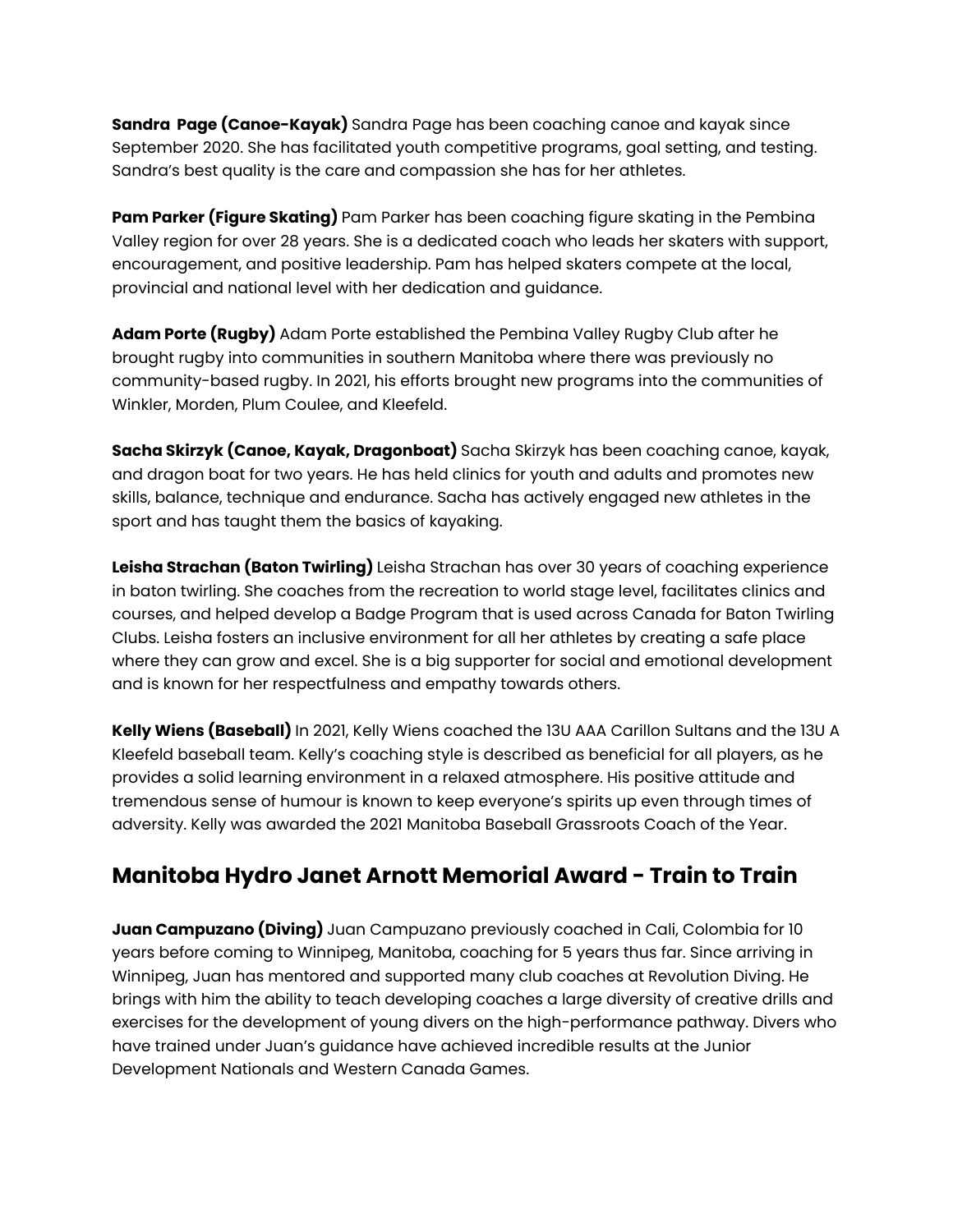**Kurtis Cullen (Racquetball)** Kurtis Cullen has been coaching in racquetball for four years. During the pandemic, Kurtis re-wrote the NCCP Community Coach Workshop and developed and wrote Racquetball Canada's Badge Program. Through Kurtis' enthusiasm, love of racquetball and continued coach education he has grown the Brandon Racquetball Association Junior Program from nine juniors to over 30 juniors!

**Jarett Mclaughlin (Rugby)** Jarett Mclaughlin has been coaching the Winnipeg Assassins men's rugby team since 2014. Jarett also coaches the women's senior team and is the assistant coach of the Manitoba Senior Buffalo and Manitoba Senior Classics teams. Jarett has been assuming coaching positions for increasing levels of competition, while pursuing completion of his World Rugby Level 2/NCCP Competition Introduction Certification. He has recently applied and been accepted to participate in the World Rugby Level 3/NCCP Competition Development Certification program.

**Scott Van Horne (Speed Skating)** Scott Van Horne has been coaching for over 30 years and is well respected across the speed skating community. He always demonstrates professionalism and respect towards fellow coaches, officials, and athletes and is seen as a true leader in the sport. He is the assistant provincial team coach and spends countless hours volunteering his time to coach the high-performance teams all while continuing to coach at the club level. His passion and commitment to coaching speed skating is unparalleled.

# **Manitoba's Credit Unions Peter Williamson Memorial Award - Train to Compete/Train to Win**

**Vlastimil Cerny (Swimming)** Vlastimil (Vlastik) Cerny has been coaching swimming for over 30 years. He was selected to be on the 2020 Tokyo Olympic coaching team and in 2021, he entered his 29th season as head coach of the University of Manitoba Bisons swimming program. In each of the past four decades, Vlastik has been named Swim Manitoba Coach of the Year. He is a well-respected Chartered Professional Coach (ChPC) who has helped numerous athletes reach their high-performance potential.

**Cole Grant (Water Ski)** Cole Grant has been coaching water skiing for 15 years. He is the Water Ski Junior National and Development Coach and supports the Open National team. He is a member of the Water Ski Canada High Performance Committee and was selected as the 2020, WSWC Coach of the Year. Cole works with athletes of all abilities and stages of development, encouraging them every step of the way, which promotes feelings of accomplishment in what they are achieving.

# **Manitoba Dental Association Active for Life Award**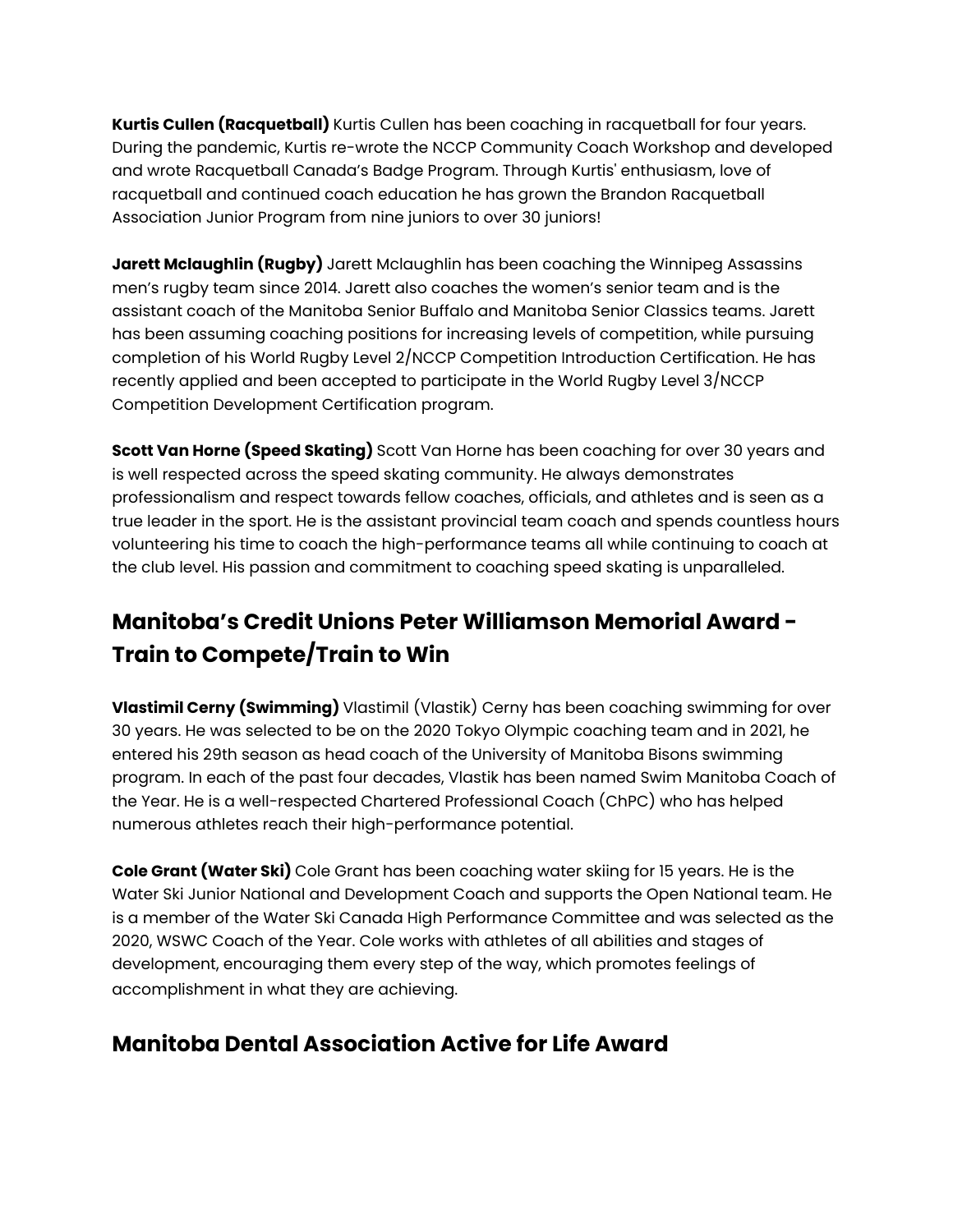**Jerome Seremak (Canoe-Kayak)** Jerome Seremak has been coaching for 45 years. He started the Manitoba Canoe & Kayak Centre as well as many paddling clubs in Manitoba. He has trained a wide range of individuals including the everyday paddler to Canadian National Team members. Jerome believes that paddling is a sport that can be done from any age and can be enjoyed in both a competitive and leisure capacity.

**David Simpson (Rugby)** Dave Simpson has been coaching rugby for many years. Three years ago, Dave took the leadership role in developing the Manitoba Grey Wolves which focuses on keeping older rugby players in the game. Dave's program creates a welcoming place where players can stay engaged in the sport they love and create lifelong connections. Dave has dedicated an immense amount of passion, effort, and support to the game of Rugby in Manitoba.

# **International Coach Recognition**

### **Vlastimil Cerny (Swimming)**

- International Swimming League – Budapest, Hungary January 10, 2020

#### **Cole Grant (Water Ski)**

- 2020 Junior World Championships, Florida, USA, August 20-25, 2021 -2021 Under 21 World Championships, Florida, USA, August 26-29, 2021 -2021 Open World Championships, Florida, USA, October 12-17, 2021 -U14/U17/U21 2020 Pan American Championships, Chapala, Mexico, November 9-14, 2021 -Open 2020 Pan American Championships, Chapala, Mexico, November 9-14, 2021

### **Avril Hatherell (Archery)**

- 2020 ISAA Pro Am, Central Iowa, USA, January 3, 2020

### **Scott Koskie (Volleyball)**

- U18 World Championships, Durango, Mexico September 21-29, 2021

### **Larry McKay (Volleyball)**

- NORCECA Men's Championships, Durango, Mexico August 16-14, 2021

### **Andy Tough (Athletics)**

- U20 World Championships, Nairobi, Kenya August 17-22, 2021

# **Years of Service Recognition**

**Scott Harland (Rugby)**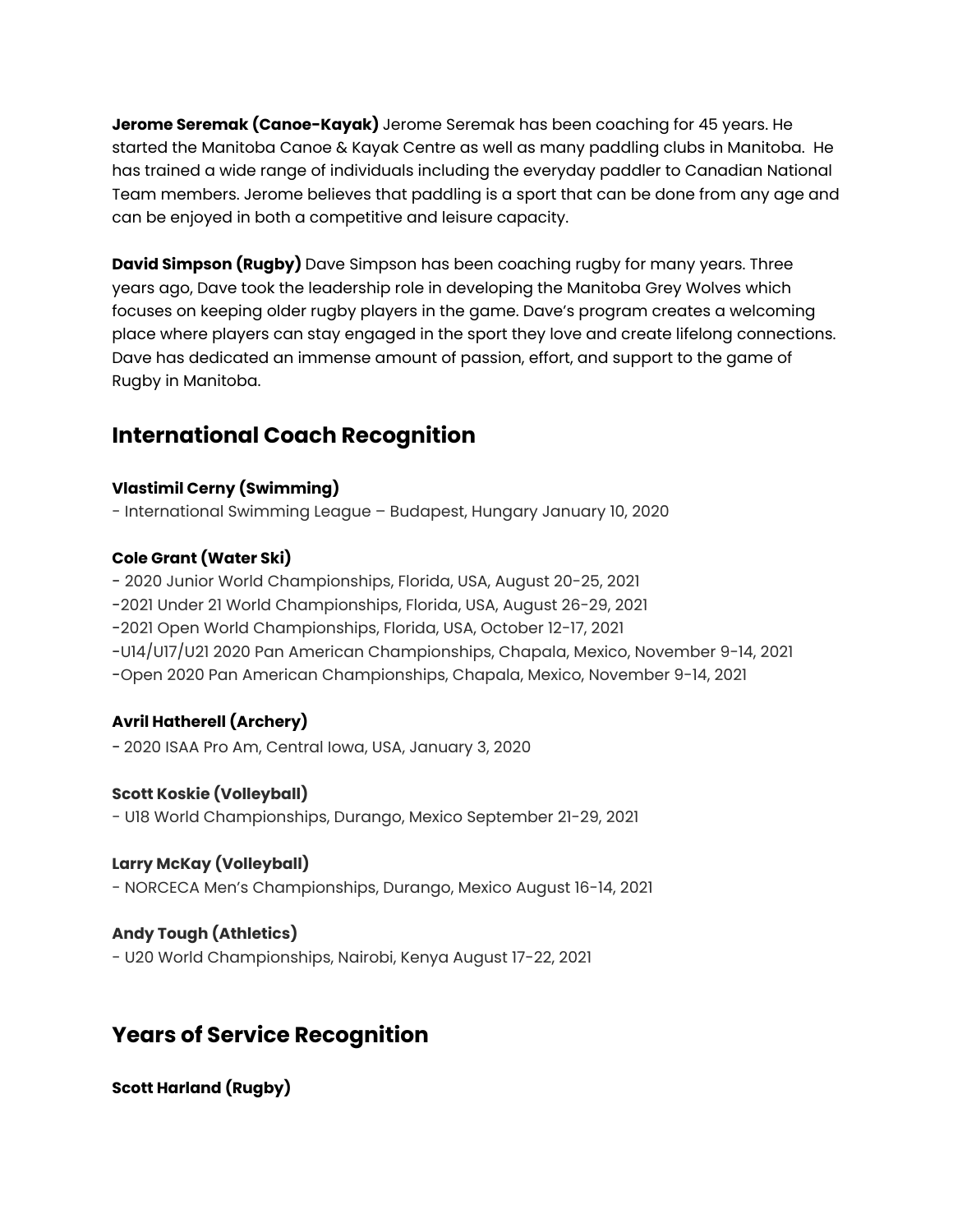#### **Bob Isleifson (Special Olympics - 5 Pin Bowling)**

**Garry Ruff (Special Olympics)**

# **Manitoba Aboriginal Sports and Recreation Council Awards**

### **MASRC Female Coach of the Year Jill Fast (Football)**

Jill Fast made history in 2021 as the first-ever female varsity football head coach in the Winnipeg High School Football League, taking the reins of the Portage Collegiate Institute Trojans - which landed her a spot on Ace Burpee's 2021 Top 100 Most Fascinating Manitobans list last year. As a player, she's suited up for the Winnipeg Wolfpack of the Western Women's Canadian Football League (WWCFL), Team Manitoba, as well as Team Canada. The linebacker started coaching with PCI in 2014 on the defensive side of the ball.

### **MASRC Male Coach of the Year Kyle Prystupa (Hockey)**

Kyle is in his first off-season working with NHL defenseman Brady Keeper as his skills coach, and is also in his first season as a member of NHL Coaches Association BIPOC Coaches Program. He's played an important role in the steadily growing and sustaining the RISE Hockey development programs - including supporting players to advance to U18 AAA, MJHL, and WHL through the programs. He's currently supporting a strong group of U15 AAA players, he's a participant with Hockey Canada National Skills Coach Certification, and he's the Chair of Junior Hockey on Hockey Manitoba Board of Directors.

### **MASRC Female Athlete of the Year Jocelyne Larocque (Hockey)**

Jocelyne Larocque is a three-time Olympian who won a gold medal with Team Canada at the 2014 Winter Olympics, a silver medal at the 2018 Winter Olympics, and a gold medal at the 2022 Beijing Olympics. She has represented Canada at eight IIHF Women's World Championships (two gold medals, five silver medals, one bronze medal) and was named MASRC's Indigenous Female Athlete of the Decade last year.

### **MASRC Male Athlete of the Year Pine Creek Warriors (Basketball)**

After a long year of training in Pine Creek First Nation, the Pine Creek Warriors won the 16U 3x3 Hoop it Up National Championships in Tempe, Arizona in December 2021. The Warriors went